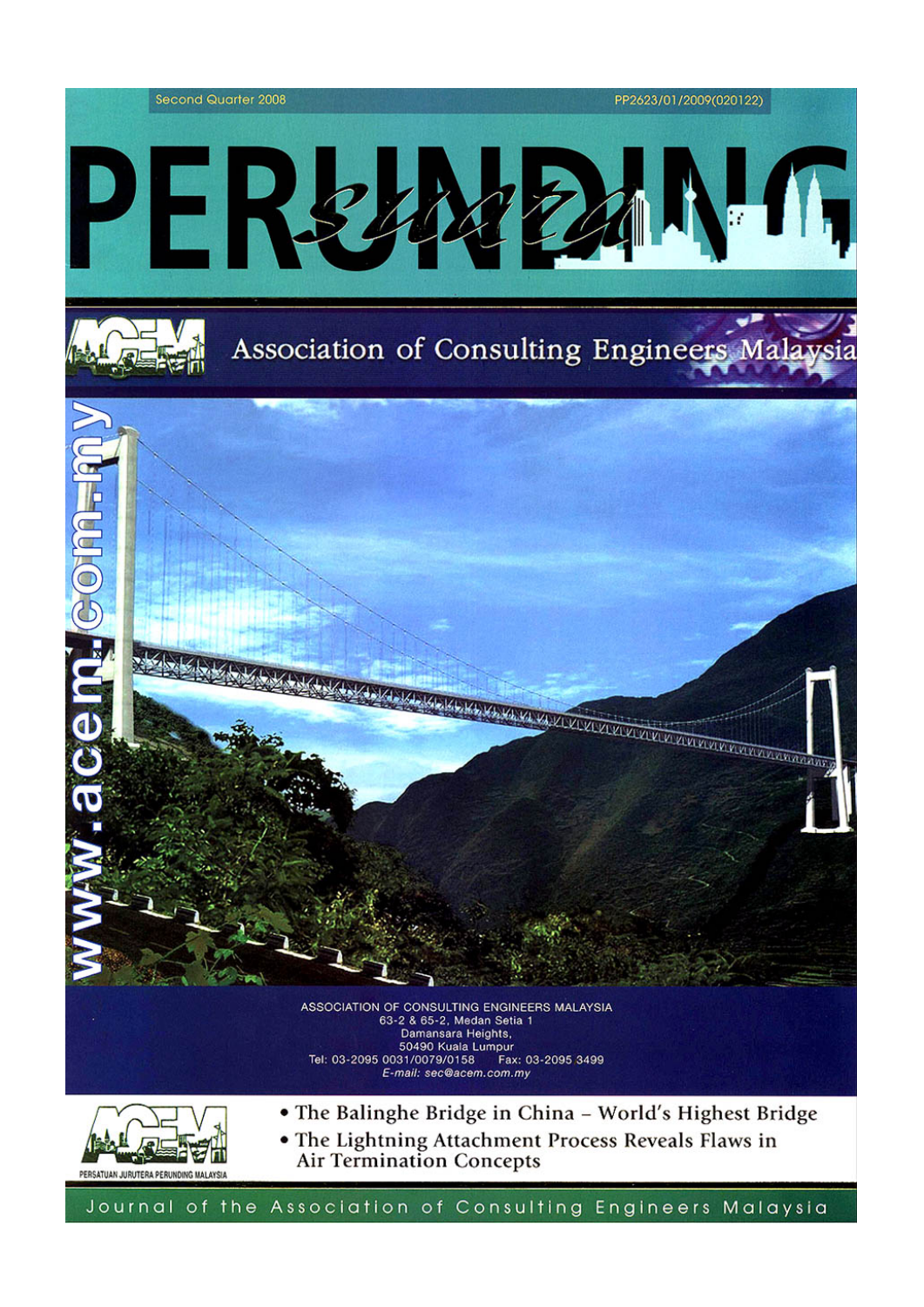## **The Balinghe Bridge in China – World's Highest Bridge** *Juhani VIROLA, Eur Ing-FEANI*

*Helsinki Finland*



## *In China, a great bridge by name the Balinghe Bridge is under construction. It is a suspension bridge, main span 1088 m, one of the longest in the 2000's. The vertical clearance is 375 m, which makes it as the highest bridge in the world*

The Balinghe Bridge is situated in Guanling District in Guizhou Province, some 400 km south of a large town by name Chongqing which itself is situated in a beeline some 1500 km west of Shanghai. The Balinghe Bridge is built across the gorge with the same name. The vertical clearance of the bridge above the gorge is 375 m, according to present knowledge highest in the world **[1]**. However, according to preliminary information even a higher bridge is planned to be built in Mexico in the 2010's. It is the Baluarte Bridge across the gorge with the same name, a cablestayed bridge, main span 520 m, vertical clearance 400 m **[2]**.

The main span of the Balinghe Bridge is 1088 m and the anchorage distance is 1564 m. The towers are made of concrete, as usual in long-span Chinese suspension bridges. The western tower is 204,5 m tall, while the eastern tower is a few meters shorter 189 m. The diameter of the two main cables is about  $\varnothing$  80 cm each.

Contrary to other long-span Chinese suspension bridges, which usually have a streamlined steel box girder deck, the Balinghe Bridge has an American style steel truss girder deck, cross-section 28,0 x 10,0 m. Only the main span is suspended by cables, while the side spans are supported by underneath columns. The cables are anchored in eastern side in block anchorage, in western side in tunnel anchorage.

The Balinghe Bridge is due for completion in 2010. Then there will be in China 7 suspension bridges having a span longer than 1000 m, most in the world **[3]**. Furthermore there will be in China the world's only two cable-stayed bridges with a span longer than 1000 m, Sutong Bridge (1088 m) and Stonecutters Bridge (1018 m) **[4]**.



*Fig.1: General view of the Balinghe Bridge. • Photo: Tongji University*